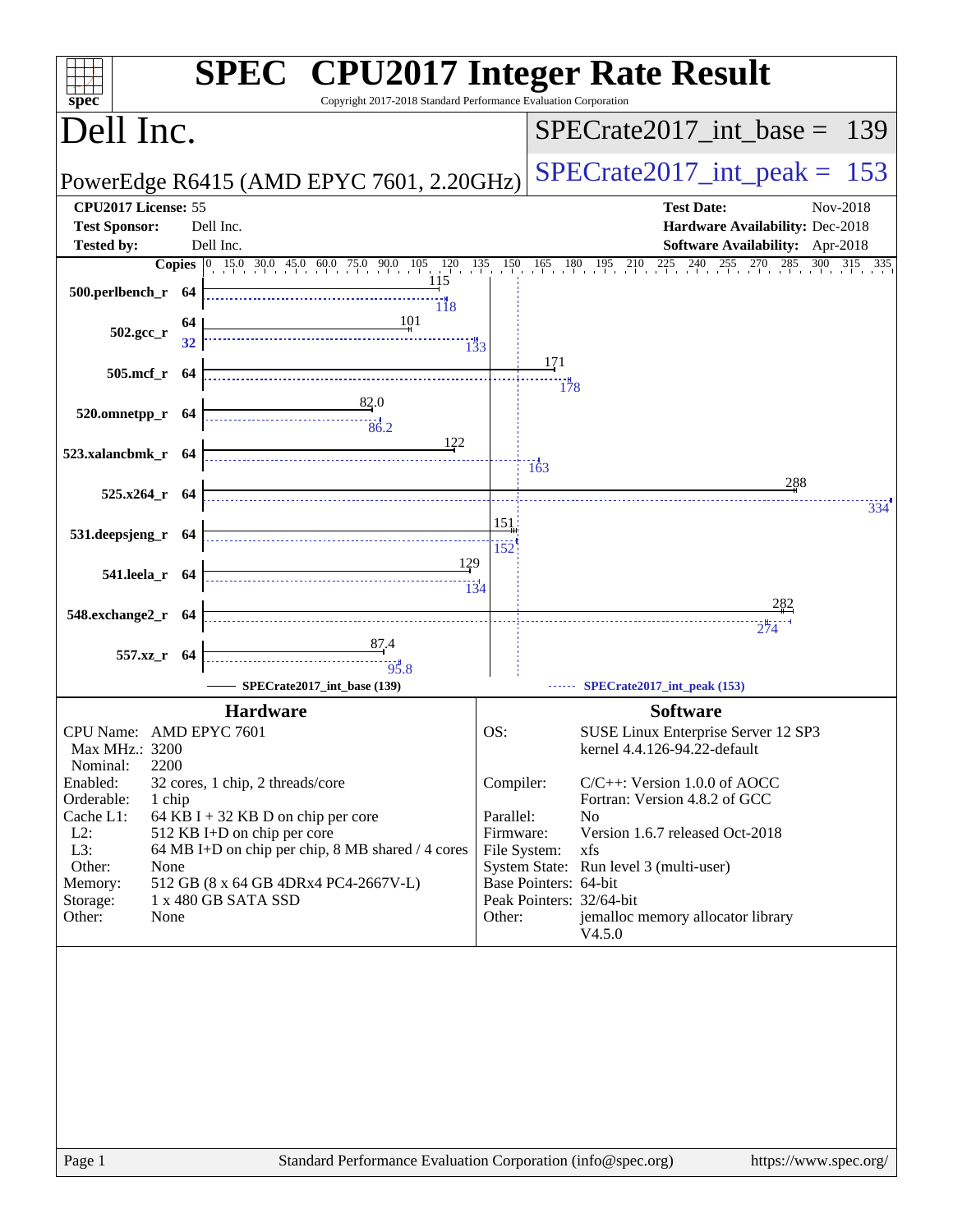| <b>SPEC CPU2017 Integer Rate Result</b><br>$\frac{1}{\text{spec}^*}$<br>Copyright 2017-2018 Standard Performance Evaluation Corporation |                               |  |  |  |  |
|-----------------------------------------------------------------------------------------------------------------------------------------|-------------------------------|--|--|--|--|
| Dell Inc.                                                                                                                               | SPECrate2017 int base = $139$ |  |  |  |  |
| PowerEdge R6415 (AMD EPYC 7601, 2.20GHz) SPECrate2017_int_peak = 153                                                                    |                               |  |  |  |  |

**[CPU2017 License:](http://www.spec.org/auto/cpu2017/Docs/result-fields.html#CPU2017License)** 55 **[Test Date:](http://www.spec.org/auto/cpu2017/Docs/result-fields.html#TestDate)** Nov-2018 **[Test Sponsor:](http://www.spec.org/auto/cpu2017/Docs/result-fields.html#TestSponsor)** Dell Inc. **[Hardware Availability:](http://www.spec.org/auto/cpu2017/Docs/result-fields.html#HardwareAvailability)** Dec-2018 **[Tested by:](http://www.spec.org/auto/cpu2017/Docs/result-fields.html#Testedby)** Dell Inc. **[Software Availability:](http://www.spec.org/auto/cpu2017/Docs/result-fields.html#SoftwareAvailability)** Apr-2018

#### **[Results Table](http://www.spec.org/auto/cpu2017/Docs/result-fields.html#ResultsTable)**

|                           | <b>Base</b>   |                |            |                | <b>Peak</b>  |                |              |               |                |              |                |              |                |              |
|---------------------------|---------------|----------------|------------|----------------|--------------|----------------|--------------|---------------|----------------|--------------|----------------|--------------|----------------|--------------|
| <b>Benchmark</b>          | <b>Copies</b> | <b>Seconds</b> | Ratio      | <b>Seconds</b> | <b>Ratio</b> | <b>Seconds</b> | <b>Ratio</b> | <b>Copies</b> | <b>Seconds</b> | <b>Ratio</b> | <b>Seconds</b> | <b>Ratio</b> | <b>Seconds</b> | <b>Ratio</b> |
| $500$ .perlbench r        | 64            | 889            | 115        | 888            | 115          | 888            | 115          | 64            | 863            | <u>118</u>   | 868            | 117          | 859            | 119          |
| 502.gcc_r                 | 64            | 899            | <b>101</b> | 909            | 99.7         | 898            | 101          | 32            | 344            | 132          | 341            | 133          | 340            | 133          |
| $505$ .mcf r              | 64            | 605            | 171        | 607            | 170          | 605            | 171          | 64            | 583            | 177          | 579            | 179          | 580            | <b>178</b>   |
| 520.omnetpp_r             | 64            | 1024           | 82.0       | 1026           | 81.9         | 1021           | 82.2         | 64            | 972            | 86.4         | 980            | 85.7         | 974            | 86.2         |
| 523.xalancbmk r           | 64            | 553            | 122        | 554            | 122          | 554            | 122          | 64            | 414            | 163          | 415            | 163          | 414            | 163          |
| 525.x264 r                | 64            | 389            | 288        | 390            | 287          | 389            | 288          | 64            | 335            | 334          | 336            | 334          | 335            | 334          |
| 531.deepsjeng_r           | 64            | 482            | 152        | 490            | 150          | 486            | 151          | 64            | 481            | 152          | 482            | 152          | 481            | 153          |
| 541.leela r               | 64            | 819            | 129        | 820            | 129          | 818            | 130          | 64            | 789            | 134          | 789            | 134          | 789            | 134          |
| 548.exchange2_r           | 64            | 595            | 282        | 585            | 286          | 596            | 281          | 64            | 611            | 274          | 588            | 285          | 614            | 273          |
| 557.xz r                  | 64            | 792            | 87.3       | 791            | 87.4         | 787            | 87.8         | 64            | 720            | 96.0         | 722            | 95.8         | 727            | 95.1         |
| $SPECrate2017$ int base = |               |                | 139        |                |              |                |              |               |                |              |                |              |                |              |

**[SPECrate2017\\_int\\_peak =](http://www.spec.org/auto/cpu2017/Docs/result-fields.html#SPECrate2017intpeak) 153**

Results appear in the [order in which they were run.](http://www.spec.org/auto/cpu2017/Docs/result-fields.html#RunOrder) Bold underlined text [indicates a median measurement.](http://www.spec.org/auto/cpu2017/Docs/result-fields.html#Median)

#### **[Compiler Notes](http://www.spec.org/auto/cpu2017/Docs/result-fields.html#CompilerNotes)**

The AMD64 AOCC Compiler Suite is available at <http://developer.amd.com/amd-aocc/>

The AOCC Gold Linker plugin was installed and used for the link stage.

The AOCC Fortran Plugin version 1.0 was used to leverage AOCC optimizers with gfortran. It is available here: <http://developer.amd.com/amd-aocc/>

#### **[Submit Notes](http://www.spec.org/auto/cpu2017/Docs/result-fields.html#SubmitNotes)**

The config file option 'submit' was used. 'numactl' was used to bind copies to the cores. See the configuration file for details.

#### **[Operating System Notes](http://www.spec.org/auto/cpu2017/Docs/result-fields.html#OperatingSystemNotes)**

'ulimit -s unlimited' was used to set environment stack size 'ulimit -l 2097152' was used to set environment locked pages in memory limit

runspec command invoked through numactl i.e.: numactl --interleave=all runspec <etc>

Set dirty\_ratio=8 to limit dirty cache to 8% of memory Set swappiness=1 to swap only if necessary Set zone\_reclaim\_mode=1 to free local node memory and avoid remote memory sync then drop\_caches=3 to reset caches before invoking runcpu

**(Continued on next page)**

| Page 2 | Standard Performance Evaluation Corporation (info@spec.org) | https://www.spec.org/ |
|--------|-------------------------------------------------------------|-----------------------|
|--------|-------------------------------------------------------------|-----------------------|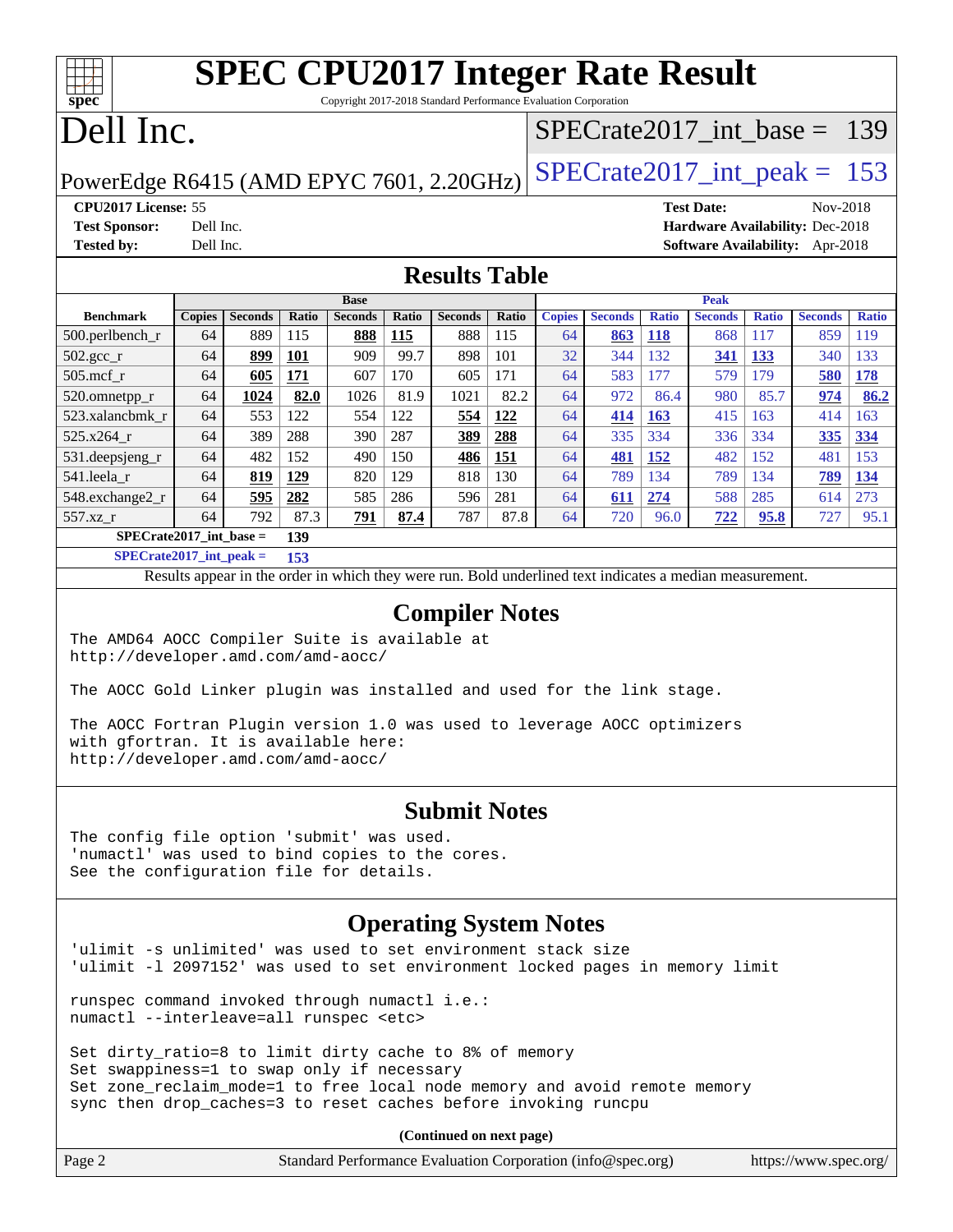

# **[SPEC CPU2017 Integer Rate Result](http://www.spec.org/auto/cpu2017/Docs/result-fields.html#SPECCPU2017IntegerRateResult)**

Copyright 2017-2018 Standard Performance Evaluation Corporation

### Dell Inc.

[SPECrate2017\\_int\\_base =](http://www.spec.org/auto/cpu2017/Docs/result-fields.html#SPECrate2017intbase) 139

PowerEdge R6415 (AMD EPYC 7601, 2.20GHz) SPECrate  $2017$  int peak = 153

**[CPU2017 License:](http://www.spec.org/auto/cpu2017/Docs/result-fields.html#CPU2017License)** 55 **[Test Date:](http://www.spec.org/auto/cpu2017/Docs/result-fields.html#TestDate)** Nov-2018

**[Test Sponsor:](http://www.spec.org/auto/cpu2017/Docs/result-fields.html#TestSponsor)** Dell Inc. **[Hardware Availability:](http://www.spec.org/auto/cpu2017/Docs/result-fields.html#HardwareAvailability)** Dec-2018 **[Tested by:](http://www.spec.org/auto/cpu2017/Docs/result-fields.html#Testedby)** Dell Inc. **[Software Availability:](http://www.spec.org/auto/cpu2017/Docs/result-fields.html#SoftwareAvailability)** Apr-2018

### **[Operating System Notes \(Continued\)](http://www.spec.org/auto/cpu2017/Docs/result-fields.html#OperatingSystemNotes)**

dirty\_ratio, swappiness, zone\_reclaim\_mode and drop\_caches were all set using privileged echo (e.g. echo 1 > /proc/sys/vm/swappiness).

Transparent huge pages were enabled for this run (OS default)

#### **[General Notes](http://www.spec.org/auto/cpu2017/Docs/result-fields.html#GeneralNotes)**

Environment variables set by runcpu before the start of the run: LD\_LIBRARY\_PATH = "/home/cpu2017-1.0.5/amd1704-rate-libs-revD/64;/home/cpu2017-1.0.5/amd1704-rate-libs-revD/32:" MALLOC\_CONF = "lg\_chunk:26"

Binaries were compiled on a system with 2x AMD EPYC 7601 CPU + 512GB Memory using RHEL 7.4 NA: The test sponsor attests, as of date of publication, that CVE-2017-5754 (Meltdown) is mitigated in the system as tested and documented. Yes: The test sponsor attests, as of date of publication, that CVE-2017-5753 (Spectre variant 1) is mitigated in the system as tested and documented. Yes: The test sponsor attests, as of date of publication, that CVE-2017-5715 (Spectre variant 2) is mitigated in the system as tested and documented.

jemalloc: configured and built with GCC v4.8.5 in RHEL v7.2 under default conditions. jemalloc: sources available from jemalloc.net or <https://github.com/jemalloc/jemalloc/releases> jemalloc uses environment variable MALLOC\_CONF with values narenas and lg\_chunk: narenas: sets the maximum number of arenas to use for automatic multiplexing of threads and arenas. lg\_chunk: set the virtual memory chunk size (log base 2). For example, lg\_chunk:21 sets the default chunk size to 2^21 = 2MiB.

#### **[Platform Notes](http://www.spec.org/auto/cpu2017/Docs/result-fields.html#PlatformNotes)**

 BIOS settings: Memory Interleaving set to Channel Interleaving Virtualization Technology disabled System Profile set to Custom CPU Power Management set to Maximum Performance Memory Frequency set to Maximum Performance Turbo Boost enabled C States set to Autonomous Memory Patrol Scrub disabled Memory Refresh Rate set to 1x

**(Continued on next page)**

Page 3 Standard Performance Evaluation Corporation [\(info@spec.org\)](mailto:info@spec.org) <https://www.spec.org/>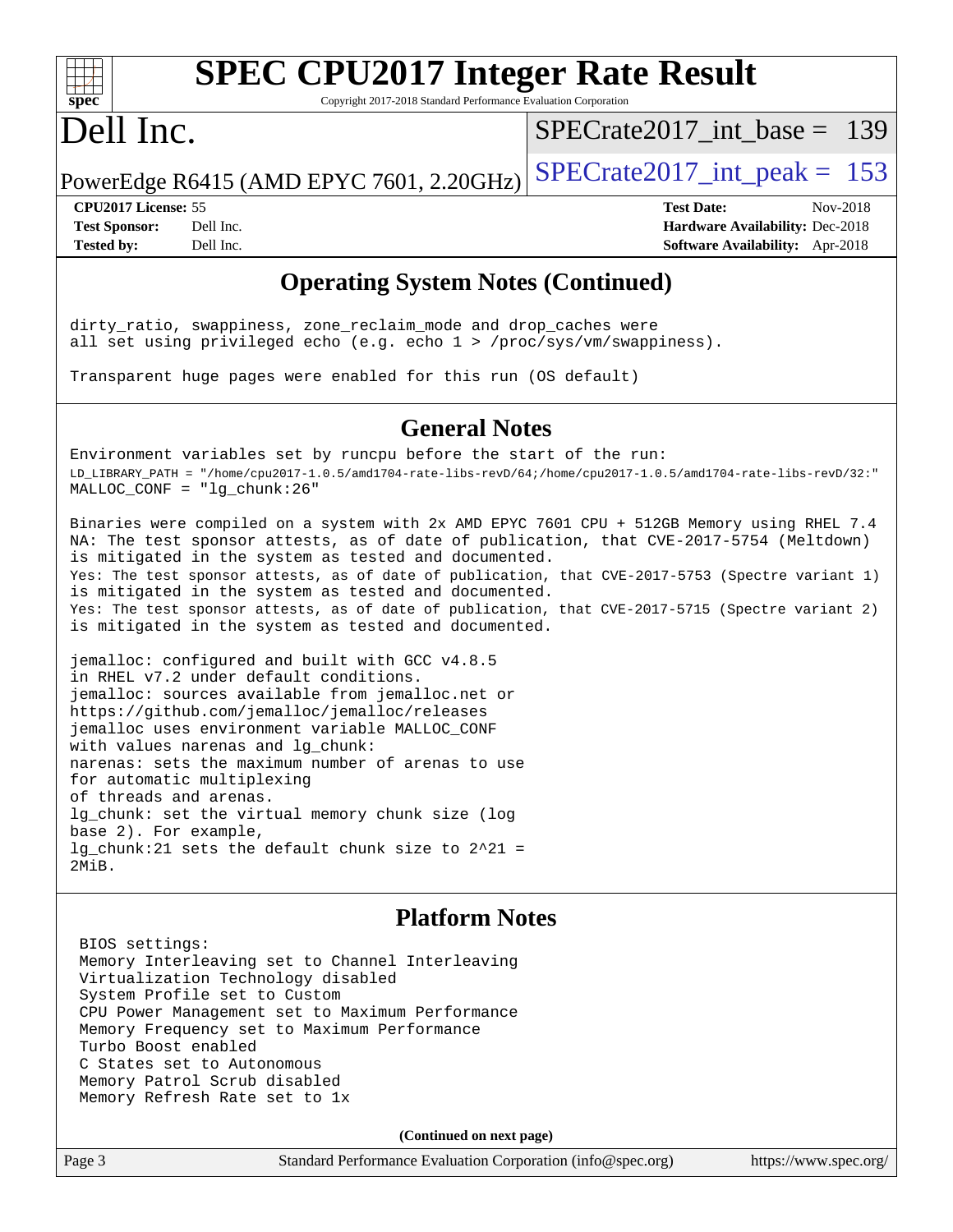#### **[SPEC CPU2017 Integer Rate Result](http://www.spec.org/auto/cpu2017/Docs/result-fields.html#SPECCPU2017IntegerRateResult)**  $+\ +$ **[spec](http://www.spec.org/)** Copyright 2017-2018 Standard Performance Evaluation Corporation Dell Inc. [SPECrate2017\\_int\\_base =](http://www.spec.org/auto/cpu2017/Docs/result-fields.html#SPECrate2017intbase) 139 PowerEdge R6415 (AMD EPYC 7601, 2.20GHz)  $\left|$  [SPECrate2017\\_int\\_peak =](http://www.spec.org/auto/cpu2017/Docs/result-fields.html#SPECrate2017intpeak) 153 **[CPU2017 License:](http://www.spec.org/auto/cpu2017/Docs/result-fields.html#CPU2017License)** 55 **[Test Date:](http://www.spec.org/auto/cpu2017/Docs/result-fields.html#TestDate)** Nov-2018 **[Test Sponsor:](http://www.spec.org/auto/cpu2017/Docs/result-fields.html#TestSponsor)** Dell Inc. **[Hardware Availability:](http://www.spec.org/auto/cpu2017/Docs/result-fields.html#HardwareAvailability)** Dec-2018 **[Tested by:](http://www.spec.org/auto/cpu2017/Docs/result-fields.html#Testedby)** Dell Inc. **[Software Availability:](http://www.spec.org/auto/cpu2017/Docs/result-fields.html#SoftwareAvailability)** Apr-2018 **[Platform Notes \(Continued\)](http://www.spec.org/auto/cpu2017/Docs/result-fields.html#PlatformNotes)** PCI ASPM L1 Link Power Management disabled Determinism Slider set to Power Determinism Sysinfo program /home/cpu2017-1.0.5/bin/sysinfo Rev: r5974 of 2018-05-19 9bcde8f2999c33d61f64985e45859ea9 running on linux-j270 Fri Nov 30 08:58:57 2018 SUT (System Under Test) info as seen by some common utilities. For more information on this section, see <https://www.spec.org/cpu2017/Docs/config.html#sysinfo> From /proc/cpuinfo model name : AMD EPYC 7601 32-Core Processor 1 "physical id"s (chips) 64 "processors" cores, siblings (Caution: counting these is hw and system dependent. The following excerpts from /proc/cpuinfo might not be reliable. Use with caution.) cpu cores : 32 siblings : 64 physical 0: cores 0 1 8 9 10 11 12 13 14 15 16 17 18 19 20 21 22 23 24 25 26 27 28 29 30 31 From lscpu: Architecture: x86\_64 CPU op-mode(s): 32-bit, 64-bit Byte Order: Little Endian  $CPU(s):$  64 On-line CPU(s) list: 0-63 Thread(s) per core: 2 Core(s) per socket: 32 Socket(s): 1 NUMA node(s): 4 Vendor ID: AuthenticAMD CPU family: 23 Model: 1 Model name: AMD EPYC 7601 32-Core Processor Stepping: 2 CPU MHz: 2195.823 BogoMIPS: 4391.64 Virtualization: AMD-V L1d cache: 32K L1i cache: 64K L2 cache: 512K L3 cache: 8192K NUMA node0 CPU(s): 0,4,8,12,16,20,24,28,32,36,40,44,48,52,56,60 NUMA node1 CPU(s): 1,5,9,13,17,21,25,29,33,37,41,45,49,53,57,61 NUMA node2 CPU(s): 2,6,10,14,18,22,26,30,34,38,42,46,50,54,58,62 NUMA node3 CPU(s): 3,7,11,15,19,23,27,31,35,39,43,47,51,55,59,63 **(Continued on next page)**Page 4 Standard Performance Evaluation Corporation [\(info@spec.org\)](mailto:info@spec.org) <https://www.spec.org/>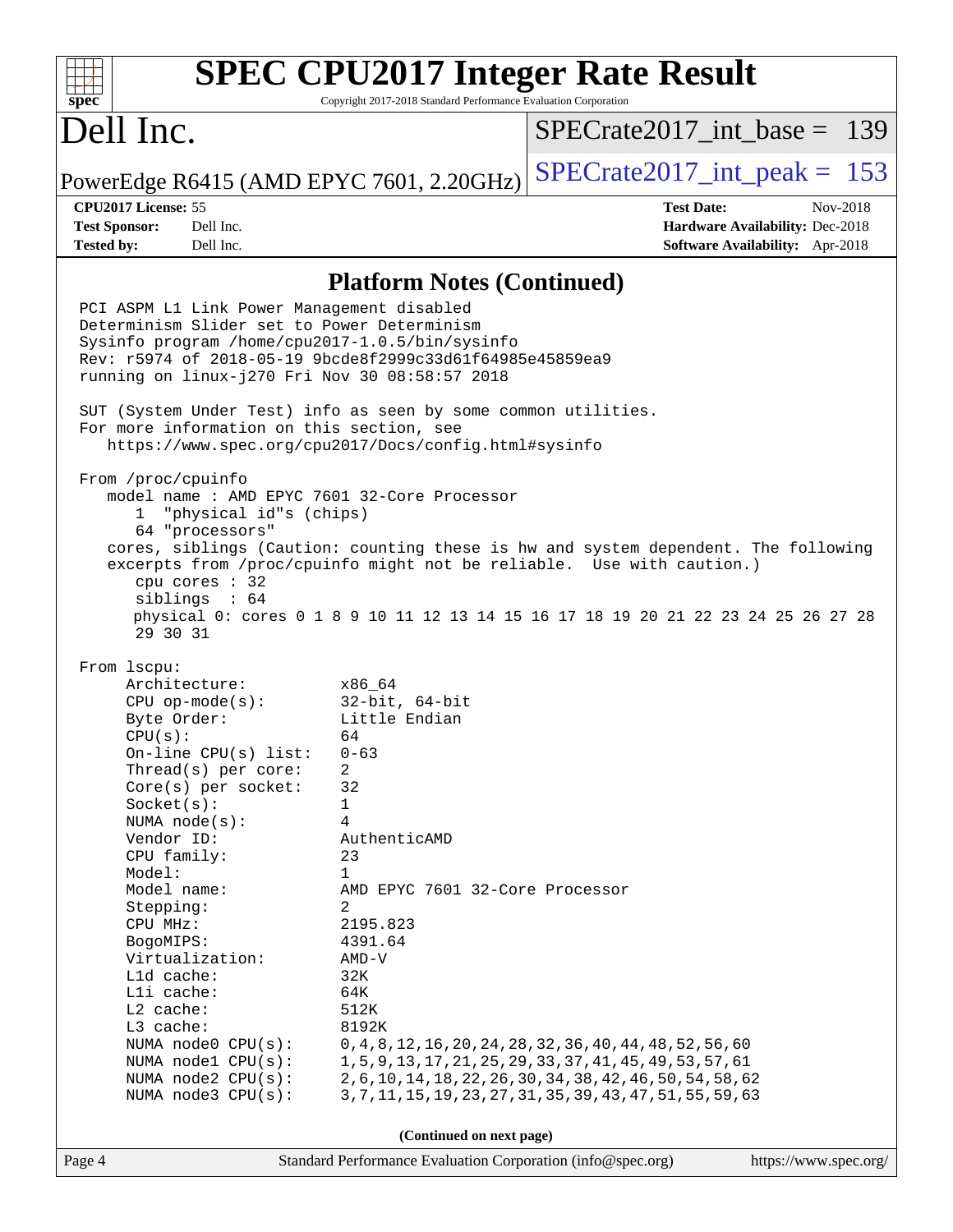| <b>SPEC CPU2017 Integer Rate Result</b><br>spec<br>Copyright 2017-2018 Standard Performance Evaluation Corporation                                                                                                                                                                                                                                                                                                                                                                                                                                                                                                                                                                                                                                                                                                                                                                                                                                                      |                                                               |  |  |  |  |
|-------------------------------------------------------------------------------------------------------------------------------------------------------------------------------------------------------------------------------------------------------------------------------------------------------------------------------------------------------------------------------------------------------------------------------------------------------------------------------------------------------------------------------------------------------------------------------------------------------------------------------------------------------------------------------------------------------------------------------------------------------------------------------------------------------------------------------------------------------------------------------------------------------------------------------------------------------------------------|---------------------------------------------------------------|--|--|--|--|
| Dell Inc.                                                                                                                                                                                                                                                                                                                                                                                                                                                                                                                                                                                                                                                                                                                                                                                                                                                                                                                                                               | $SPECrate2017\_int\_base = 139$                               |  |  |  |  |
| PowerEdge R6415 (AMD EPYC 7601, 2.20GHz)                                                                                                                                                                                                                                                                                                                                                                                                                                                                                                                                                                                                                                                                                                                                                                                                                                                                                                                                | $SPECrate2017\_int\_peak = 153$                               |  |  |  |  |
| CPU2017 License: 55                                                                                                                                                                                                                                                                                                                                                                                                                                                                                                                                                                                                                                                                                                                                                                                                                                                                                                                                                     | <b>Test Date:</b><br>Nov-2018                                 |  |  |  |  |
| <b>Test Sponsor:</b><br>Dell Inc.                                                                                                                                                                                                                                                                                                                                                                                                                                                                                                                                                                                                                                                                                                                                                                                                                                                                                                                                       | Hardware Availability: Dec-2018                               |  |  |  |  |
| <b>Tested by:</b><br>Dell Inc.                                                                                                                                                                                                                                                                                                                                                                                                                                                                                                                                                                                                                                                                                                                                                                                                                                                                                                                                          | Software Availability: Apr-2018                               |  |  |  |  |
| <b>Platform Notes (Continued)</b>                                                                                                                                                                                                                                                                                                                                                                                                                                                                                                                                                                                                                                                                                                                                                                                                                                                                                                                                       |                                                               |  |  |  |  |
| Flags:<br>pat pse36 clflush mmx fxsr sse sse2 ht syscall nx mmxext fxsr_opt pdpe1gb rdtscp lm<br>constant_tsc rep_good nopl nonstop_tsc extd_apicid amd_dcm aperfmperf eagerfpu pni<br>pclmulqdq monitor ssse3 fma cx16 sse4_1 sse4_2 movbe popcnt aes xsave avx f16c<br>rdrand lahf_lm cmp_legacy svm extapic cr8_legacy abm sse4a misalignsse 3dnowprefetch<br>osvw skinit wdt tce topoext perfctr_core perfctr_nb bpext perfctr_12 mwaitx arat cpb<br>hw_pstate retpoline retpoline_amd npt lbrv svm_lock nrip_save tsc_scale vmcb_clean<br>flushbyasid decodeassists pausefilter pfthreshold vmmcall avic fsgsbase bmil avx2<br>smep bmi2 rdseed adx smap clflushopt sha_ni xsaveopt xsavec xgetbvl clzero irperf<br>ibpb overflow_recov succor smca<br>/proc/cpuinfo cache data                                                                                                                                                                                    | fpu vme de pse tsc msr pae mce cx8 apic sep mtrr pge mca cmov |  |  |  |  |
| cache size : 512 KB<br>From numactl --hardware WARNING: a numactl 'node' might or might not correspond to a<br>physical chip.<br>$available: 4 nodes (0-3)$<br>node 0 cpus: 0 4 8 12 16 20 24 28 32 36 40 44 48 52 56 60<br>node 0 size: 128621 MB<br>node 0 free: 128446 MB<br>node 1 cpus: 1 5 9 13 17 21 25 29 33 37 41 45 49 53 57 61<br>node 1 size: 129018 MB<br>node 1 free: 128862 MB<br>node 2 cpus: 2 6 10 14 18 22 26 30 34 38 42 46 50 54 58 62<br>node 2 size: 129018 MB<br>node 2 free: 128840 MB<br>node 3 cpus: 3 7 11 15 19 23 27 31 35 39 43 47 51 55 59 63<br>node 3 size: 129017 MB<br>node 3 free: 128851 MB<br>node distances:<br>node<br>0<br>1<br>2<br>3<br>16 16<br>16<br>0 :<br>10<br>16<br>10 16<br>16<br>1:<br>2:<br>16 10<br>16<br>16<br>3:<br>16<br>16 16<br>10<br>From /proc/meminfo<br>MemTotal:<br>528052476 kB<br>HugePages_Total:<br>0<br>2048 kB<br>Hugepagesize:<br>/usr/bin/lsb_release -d<br>SUSE Linux Enterprise Server 12 SP3 |                                                               |  |  |  |  |
| SuSE-release:<br>SUSE Linux Enterprise Server 12 (x86_64)                                                                                                                                                                                                                                                                                                                                                                                                                                                                                                                                                                                                                                                                                                                                                                                                                                                                                                               |                                                               |  |  |  |  |
| (Continued on next page)                                                                                                                                                                                                                                                                                                                                                                                                                                                                                                                                                                                                                                                                                                                                                                                                                                                                                                                                                |                                                               |  |  |  |  |
| Standard Performance Evaluation Corporation (info@spec.org)<br>Page 5                                                                                                                                                                                                                                                                                                                                                                                                                                                                                                                                                                                                                                                                                                                                                                                                                                                                                                   | https://www.spec.org/                                         |  |  |  |  |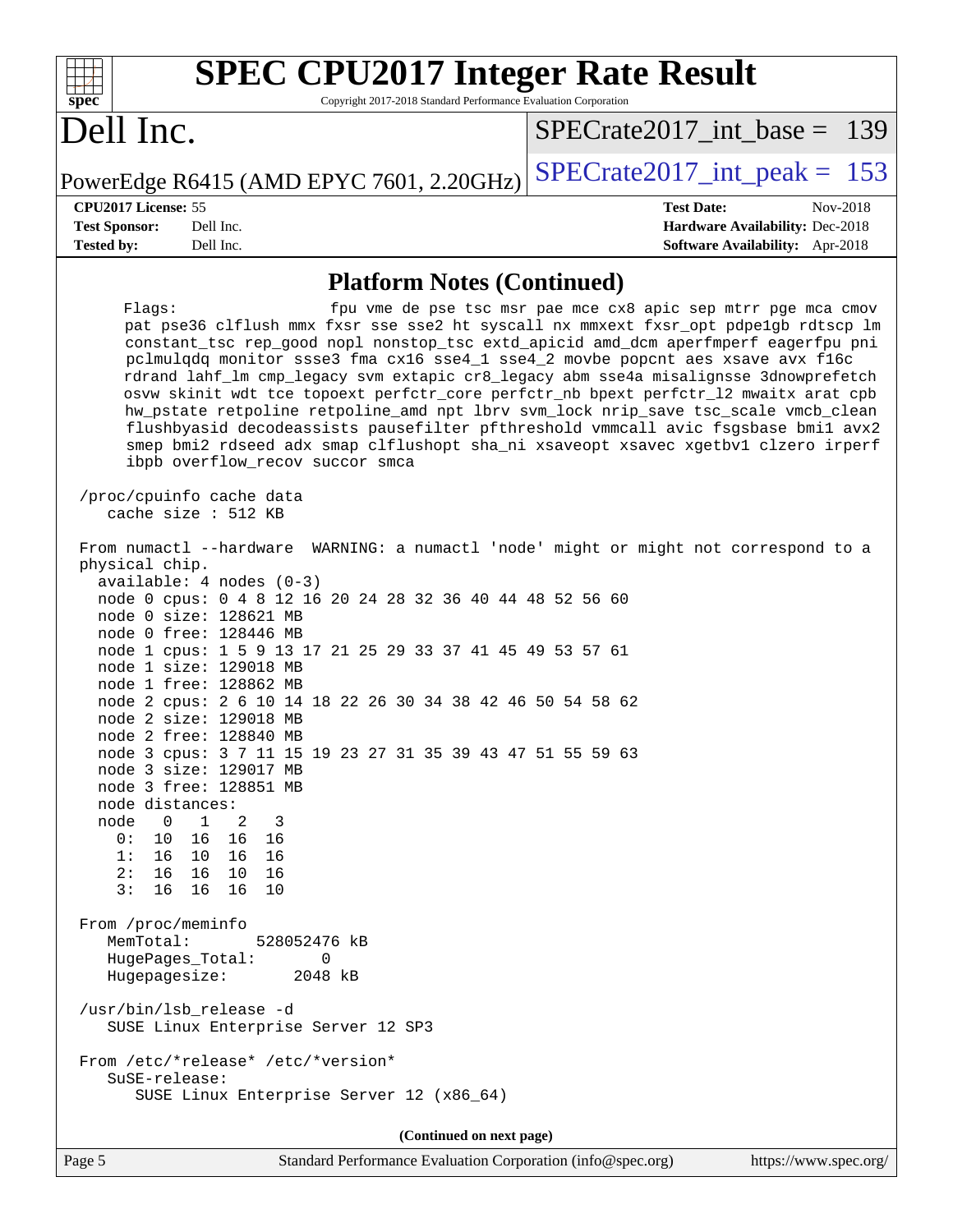| <b>SPEC CPU2017 Integer Rate Result</b><br>Copyright 2017-2018 Standard Performance Evaluation Corporation<br>spec <sup>®</sup>                                                                                                                                                                                                                                                                                                                                                                                                                                                                                                                                                                                                                                                                                                                                                                                                                                                                                                                                                                                                                                                                                                                                                                                                                                                                                                                                                                                  |                                                                                                            |
|------------------------------------------------------------------------------------------------------------------------------------------------------------------------------------------------------------------------------------------------------------------------------------------------------------------------------------------------------------------------------------------------------------------------------------------------------------------------------------------------------------------------------------------------------------------------------------------------------------------------------------------------------------------------------------------------------------------------------------------------------------------------------------------------------------------------------------------------------------------------------------------------------------------------------------------------------------------------------------------------------------------------------------------------------------------------------------------------------------------------------------------------------------------------------------------------------------------------------------------------------------------------------------------------------------------------------------------------------------------------------------------------------------------------------------------------------------------------------------------------------------------|------------------------------------------------------------------------------------------------------------|
| Dell Inc.                                                                                                                                                                                                                                                                                                                                                                                                                                                                                                                                                                                                                                                                                                                                                                                                                                                                                                                                                                                                                                                                                                                                                                                                                                                                                                                                                                                                                                                                                                        | $SPECrate2017$ int base = 139                                                                              |
| PowerEdge R6415 (AMD EPYC 7601, 2.20GHz)                                                                                                                                                                                                                                                                                                                                                                                                                                                                                                                                                                                                                                                                                                                                                                                                                                                                                                                                                                                                                                                                                                                                                                                                                                                                                                                                                                                                                                                                         | $SPECrate2017\_int\_peak = 153$                                                                            |
| CPU2017 License: 55<br><b>Test Sponsor:</b><br>Dell Inc.<br><b>Tested by:</b><br>Dell Inc.                                                                                                                                                                                                                                                                                                                                                                                                                                                                                                                                                                                                                                                                                                                                                                                                                                                                                                                                                                                                                                                                                                                                                                                                                                                                                                                                                                                                                       | <b>Test Date:</b><br>Nov-2018<br>Hardware Availability: Dec-2018<br><b>Software Availability:</b> Apr-2018 |
| <b>Platform Notes (Continued)</b>                                                                                                                                                                                                                                                                                                                                                                                                                                                                                                                                                                                                                                                                                                                                                                                                                                                                                                                                                                                                                                                                                                                                                                                                                                                                                                                                                                                                                                                                                |                                                                                                            |
| $VERSION = 12$<br>PATCHLEVEL = 3<br># This file is deprecated and will be removed in a future service pack or release.<br># Please check /etc/os-release for details about this release.<br>os-release:<br>NAME="SLES"<br>VERSION="12-SP3"<br>VERSION ID="12.3"<br>PRETTY_NAME="SUSE Linux Enterprise Server 12 SP3"<br>ID="sles"<br>$ANSI$ _COLOR=" $0:32$ "<br>CPE_NAME="cpe:/o:suse:sles:12:sp3"<br>uname $-a$ :<br>Linux linux-j270 4.4.126-94.22-default #1 SMP Wed Apr 11 07:45:03 UTC 2018 (9649989)<br>x86_64 x86_64 x86_64 GNU/Linux<br>Kernel self-reported vulnerability status:<br>CVE-2017-5754 (Meltdown):<br>Not affected<br>CVE-2017-5753 (Spectre variant 1): Mitigation: __user pointer sanitization<br>CVE-2017-5715 (Spectre variant 2): Mitigation: Full AMD retpoline + IBPB<br>run-level 3 Nov 30 08:53<br>SPEC is set to: /home/cpu2017-1.0.5<br>Type Size Used Avail Use% Mounted on<br>Filesystem<br>/dev/sda4<br>xfs<br>405G<br>16G 389G<br>$4\%$ /home<br>Additional information from dmidecode follows. WARNING: Use caution when you interpret<br>this section. The 'dmidecode' program reads system data which is "intended to allow<br>hardware to be accurately determined", but the intent may not be met, as there are<br>frequent changes to hardware, firmware, and the "DMTF SMBIOS" standard.<br>BIOS Dell Inc. 1.6.7 10/29/2018<br>Memory:<br>8x 80CE863280CE M386A8K40BM2-CTD 64 GB 4 rank 2666<br>8x Not Specified Not Specified<br>(End of data from sysinfo program) |                                                                                                            |
| <b>Compiler Version Notes</b>                                                                                                                                                                                                                                                                                                                                                                                                                                                                                                                                                                                                                                                                                                                                                                                                                                                                                                                                                                                                                                                                                                                                                                                                                                                                                                                                                                                                                                                                                    |                                                                                                            |
| $CC 502.gcc_r (peak)$                                                                                                                                                                                                                                                                                                                                                                                                                                                                                                                                                                                                                                                                                                                                                                                                                                                                                                                                                                                                                                                                                                                                                                                                                                                                                                                                                                                                                                                                                            |                                                                                                            |
| AOCC.LLVM.4.0.0.B35.2017_04_26 clang version 4.0.0 (CLANG:) (based on LLVM                                                                                                                                                                                                                                                                                                                                                                                                                                                                                                                                                                                                                                                                                                                                                                                                                                                                                                                                                                                                                                                                                                                                                                                                                                                                                                                                                                                                                                       |                                                                                                            |
| (Continued on next page)                                                                                                                                                                                                                                                                                                                                                                                                                                                                                                                                                                                                                                                                                                                                                                                                                                                                                                                                                                                                                                                                                                                                                                                                                                                                                                                                                                                                                                                                                         |                                                                                                            |
| Page 6<br>Standard Performance Evaluation Corporation (info@spec.org)                                                                                                                                                                                                                                                                                                                                                                                                                                                                                                                                                                                                                                                                                                                                                                                                                                                                                                                                                                                                                                                                                                                                                                                                                                                                                                                                                                                                                                            | https://www.spec.org/                                                                                      |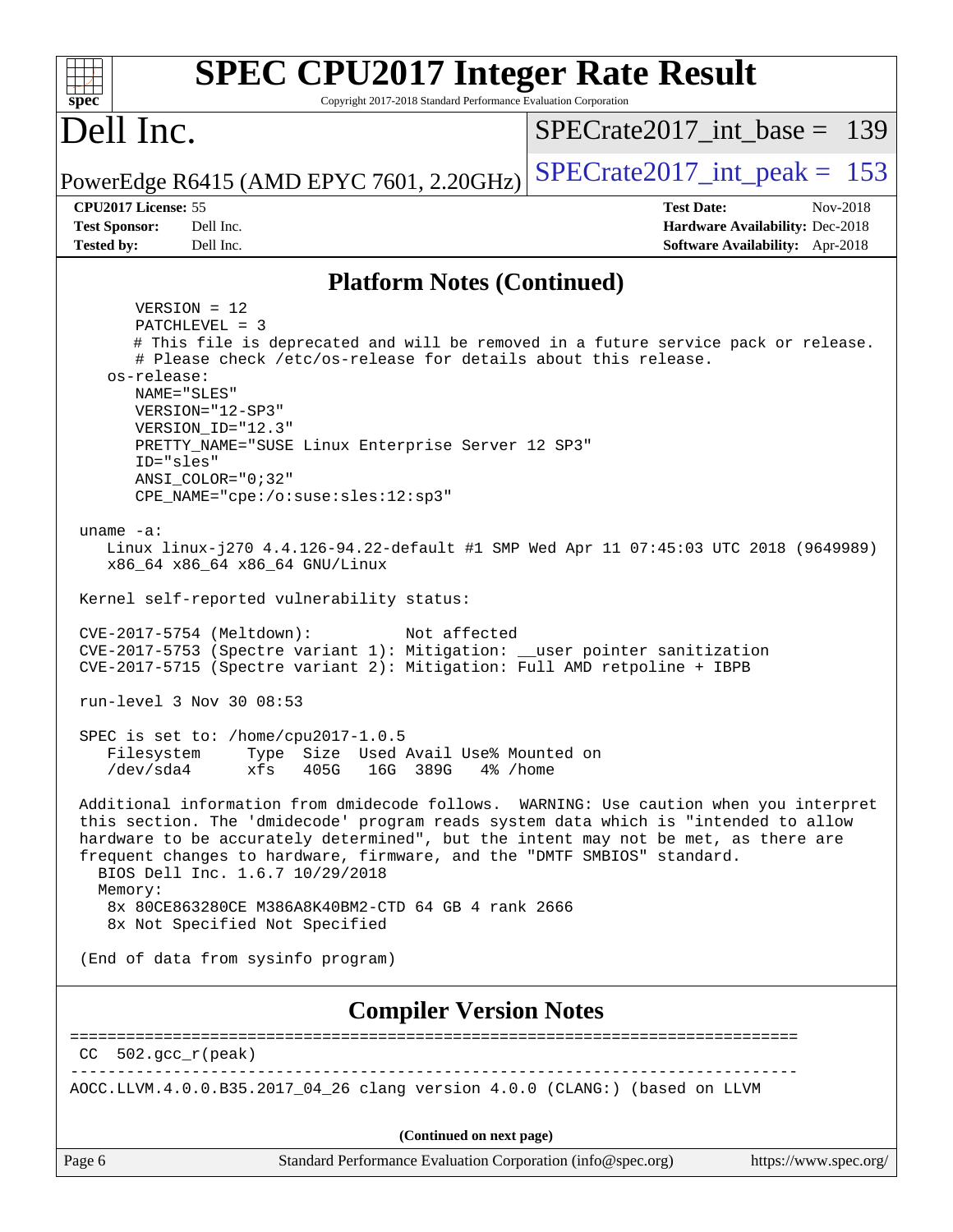### **[spec](http://www.spec.org/) [SPEC CPU2017 Integer Rate Result](http://www.spec.org/auto/cpu2017/Docs/result-fields.html#SPECCPU2017IntegerRateResult)** Copyright 2017-2018 Standard Performance Evaluation Corporation

Dell Inc.

 $+\ +$ 

[SPECrate2017\\_int\\_base =](http://www.spec.org/auto/cpu2017/Docs/result-fields.html#SPECrate2017intbase) 139

PowerEdge R6415 (AMD EPYC 7601, 2.20GHz) SPECrate  $2017$ \_int\_peak = 153

**[CPU2017 License:](http://www.spec.org/auto/cpu2017/Docs/result-fields.html#CPU2017License)** 55 **[Test Date:](http://www.spec.org/auto/cpu2017/Docs/result-fields.html#TestDate)** Nov-2018 **[Test Sponsor:](http://www.spec.org/auto/cpu2017/Docs/result-fields.html#TestSponsor)** Dell Inc. **[Hardware Availability:](http://www.spec.org/auto/cpu2017/Docs/result-fields.html#HardwareAvailability)** Dec-2018 **[Tested by:](http://www.spec.org/auto/cpu2017/Docs/result-fields.html#Testedby)** Dell Inc. **[Software Availability:](http://www.spec.org/auto/cpu2017/Docs/result-fields.html#SoftwareAvailability)** Apr-2018

### **[Compiler Version Notes \(Continued\)](http://www.spec.org/auto/cpu2017/Docs/result-fields.html#CompilerVersionNotes)**

| $\sim$ $\sim$ $\sim$ $\sim$ $\sim$ $\sim$ $\sim$<br>AOCC.LLVM.4.0.0.B35.2017_04_26)<br>Target: i386-unknown-linux-gnu<br>Thread model: posix                                                                                         |
|--------------------------------------------------------------------------------------------------------------------------------------------------------------------------------------------------------------------------------------|
| InstalledDir: /root/work/compilers/AOCC-1.0-Compiler/bin<br>-------------------------------                                                                                                                                          |
| $CXXC$ 523.xalancbmk $r(\text{peak})$                                                                                                                                                                                                |
| AOCC.LLVM.4.0.0.B35.2017_04_26 clang version 4.0.0 (CLANG:) (based on LLVM<br>AOCC.LLVM.4.0.0.B35.2017_04_26)<br>Target: i386-unknown-linux-gnu<br>Thread model: posix<br>InstalledDir: /root/work/compilers/AOCC-1.0-Compiler/bin   |
| 500.perlbench_r(base) 502.gcc_r(base) 505.mcf_r(base, peak)<br>CC.<br>$525.x264_r(base) 557.xz_r(base, peak)$<br>_________________________<br>------------------------                                                               |
| AOCC.LLVM.4.0.0.B35.2017_04_26 clang version 4.0.0 (CLANG:) (based on LLVM<br>AOCC.LLVM.4.0.0.B35.2017_04_26)<br>Target: x86_64-unknown-linux-gnu<br>Thread model: posix<br>InstalledDir: /root/work/compilers/AOCC-1.0-Compiler/bin |
| CXXC 520.omnetpp_r(base, peak) 523.xalancbmk_r(base) 531.deepsjeng_r(base,<br>peak) 541.leela_r(base)                                                                                                                                |
| AOCC.LLVM.4.0.0.B35.2017_04_26 clang version 4.0.0 (CLANG:) (based on LLVM<br>AOCC.LLVM.4.0.0.B35.2017_04_26)<br>Target: x86_64-unknown-linux-gnu<br>Thread model: posix<br>InstalledDir: /root/work/compilers/AOCC-1.0-Compiler/bin |
| 500.perlbench_r(peak) 525.x264_r(peak)<br>CC                                                                                                                                                                                         |
| AOCC.LLVM.4.0.0.B35.2017_04_26 clang version 4.0.0 (CLANG:) (based on LLVM<br>AOCC.LLVM.4.0.0.B35.2017 04 26)<br>Target: x86 64-unknown-linux-qnu<br>Thread model: posix<br>InstalledDir: /root/work/compilers/AOCC-1.0-Compiler/bin |
| (Continued on next page)                                                                                                                                                                                                             |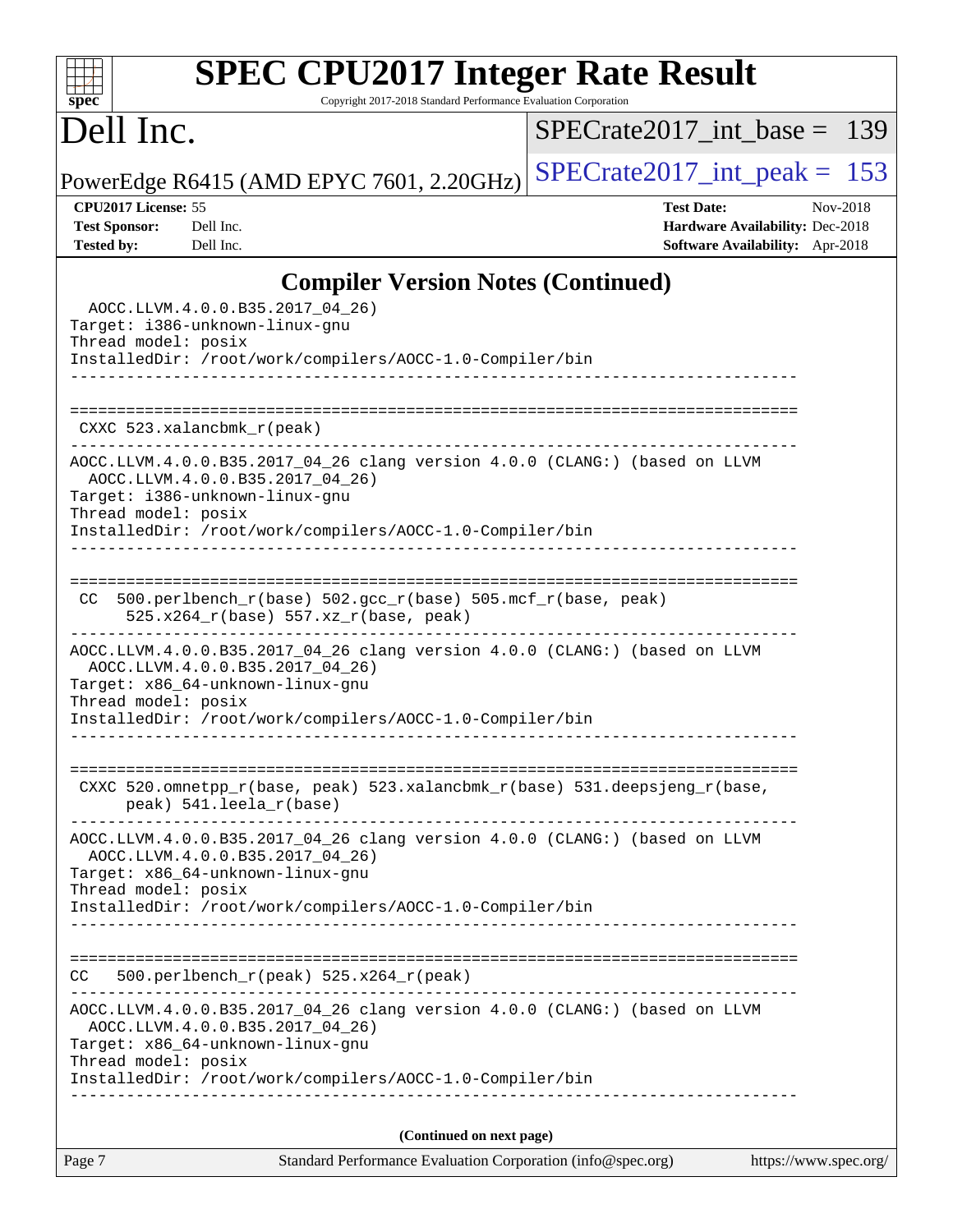# **[SPEC CPU2017 Integer Rate Result](http://www.spec.org/auto/cpu2017/Docs/result-fields.html#SPECCPU2017IntegerRateResult)**

Copyright 2017-2018 Standard Performance Evaluation Corporation

## Dell Inc.

[SPECrate2017\\_int\\_base =](http://www.spec.org/auto/cpu2017/Docs/result-fields.html#SPECrate2017intbase) 139

PowerEdge R6415 (AMD EPYC 7601, 2.20GHz) SPECrate  $2017$  int peak = 153

| <b>Test Sponsor:</b> | Dell Inc |
|----------------------|----------|
| <b>Tested by:</b>    | Dell Inc |

**[CPU2017 License:](http://www.spec.org/auto/cpu2017/Docs/result-fields.html#CPU2017License)** 55 **[Test Date:](http://www.spec.org/auto/cpu2017/Docs/result-fields.html#TestDate)** Nov-2018 **[Test Sponsor:](http://www.spec.org/auto/cpu2017/Docs/result-fields.html#TestSponsor)** Decree Sponsor: Decree Sponsor: **[Hardware Availability:](http://www.spec.org/auto/cpu2017/Docs/result-fields.html#HardwareAvailability)** Dec-2018 **[Tested by:](http://www.spec.org/auto/cpu2017/Docs/result-fields.html#Testedby) [Software Availability:](http://www.spec.org/auto/cpu2017/Docs/result-fields.html#SoftwareAvailability)** Apr-2018

### **[Compiler Version Notes \(Continued\)](http://www.spec.org/auto/cpu2017/Docs/result-fields.html#CompilerVersionNotes)**

============================================================================== CXXC 541.leela\_r(peak) ------------------------------------------------------------------------------ AOCC.LLVM.4.0.0.B35.2017\_04\_26 clang version 4.0.0 (CLANG:) (based on LLVM AOCC.LLVM.4.0.0.B35.2017\_04\_26) Target: x86\_64-unknown-linux-gnu Thread model: posix InstalledDir: /root/work/compilers/AOCC-1.0-Compiler/bin ------------------------------------------------------------------------------ ============================================================================== FC 548.exchange2\_r(base, peak) ------------------------------------------------------------------------------ GNU Fortran (GCC) 4.8.2 Copyright (C) 2013 Free Software Foundation, Inc. GNU Fortran comes with NO WARRANTY, to the extent permitted by law. You may redistribute copies of GNU Fortran under the terms of the GNU General Public License. For more information about these matters, see the file named COPYING ------------------------------------------------------------------------------

### **[Base Compiler Invocation](http://www.spec.org/auto/cpu2017/Docs/result-fields.html#BaseCompilerInvocation)**

[C benchmarks](http://www.spec.org/auto/cpu2017/Docs/result-fields.html#Cbenchmarks): [clang](http://www.spec.org/cpu2017/results/res2018q4/cpu2017-20181210-10172.flags.html#user_CCbase_Fclang3_a68b77bfed473bd9cdd22529af008e8306c2e3948617c8991604c1a2000ee4a73ef90dd8bc793e105fe4165a625d26dacbda4708d828ad19048918c071b363ec)

[C++ benchmarks:](http://www.spec.org/auto/cpu2017/Docs/result-fields.html#CXXbenchmarks) [clang++](http://www.spec.org/cpu2017/results/res2018q4/cpu2017-20181210-10172.flags.html#user_CXXbase_Fclang3_57a48582e5be507d19b2527b3e7d4f85d9b8669ffc9a8a0dbb9bcf949a918a58bbab411e0c4d14a3922022a3e425a90db94042683824c1806feff4324ca1000d)

[Fortran benchmarks](http://www.spec.org/auto/cpu2017/Docs/result-fields.html#Fortranbenchmarks): [clang](http://www.spec.org/cpu2017/results/res2018q4/cpu2017-20181210-10172.flags.html#user_FCbase_Fclang3_a68b77bfed473bd9cdd22529af008e8306c2e3948617c8991604c1a2000ee4a73ef90dd8bc793e105fe4165a625d26dacbda4708d828ad19048918c071b363ec) [gfortran](http://www.spec.org/cpu2017/results/res2018q4/cpu2017-20181210-10172.flags.html#user_FCbase_aocc-gfortran_128c91a56d61ddb07404721e65b8f9498c31a443dacbd3b7f212891090eca86e2d099b520f75b99e9e8ac4fdec01f4d15f0b65e47123ec4c42b0759045731a1f)

### **[Base Portability Flags](http://www.spec.org/auto/cpu2017/Docs/result-fields.html#BasePortabilityFlags)**

 500.perlbench\_r: [-DSPEC\\_LINUX\\_X64](http://www.spec.org/cpu2017/results/res2018q4/cpu2017-20181210-10172.flags.html#b500.perlbench_r_basePORTABILITY_DSPEC_LINUX_X64) [-DSPEC\\_LP64](http://www.spec.org/cpu2017/results/res2018q4/cpu2017-20181210-10172.flags.html#b500.perlbench_r_baseEXTRA_PORTABILITY_DSPEC_LP64) 502.gcc\_r: [-DSPEC\\_LP64](http://www.spec.org/cpu2017/results/res2018q4/cpu2017-20181210-10172.flags.html#suite_baseEXTRA_PORTABILITY502_gcc_r_DSPEC_LP64) 505.mcf\_r: [-DSPEC\\_LP64](http://www.spec.org/cpu2017/results/res2018q4/cpu2017-20181210-10172.flags.html#suite_baseEXTRA_PORTABILITY505_mcf_r_DSPEC_LP64) 520.omnetpp\_r: [-DSPEC\\_LP64](http://www.spec.org/cpu2017/results/res2018q4/cpu2017-20181210-10172.flags.html#suite_baseEXTRA_PORTABILITY520_omnetpp_r_DSPEC_LP64) 523.xalancbmk\_r: [-DSPEC\\_LINUX](http://www.spec.org/cpu2017/results/res2018q4/cpu2017-20181210-10172.flags.html#b523.xalancbmk_r_basePORTABILITY_DSPEC_LINUX) [-DSPEC\\_LP64](http://www.spec.org/cpu2017/results/res2018q4/cpu2017-20181210-10172.flags.html#suite_baseEXTRA_PORTABILITY523_xalancbmk_r_DSPEC_LP64) 525.x264\_r: [-DSPEC\\_LP64](http://www.spec.org/cpu2017/results/res2018q4/cpu2017-20181210-10172.flags.html#suite_baseEXTRA_PORTABILITY525_x264_r_DSPEC_LP64) 531.deepsjeng\_r: [-DSPEC\\_LP64](http://www.spec.org/cpu2017/results/res2018q4/cpu2017-20181210-10172.flags.html#suite_baseEXTRA_PORTABILITY531_deepsjeng_r_DSPEC_LP64) 541.leela\_r: [-DSPEC\\_LP64](http://www.spec.org/cpu2017/results/res2018q4/cpu2017-20181210-10172.flags.html#suite_baseEXTRA_PORTABILITY541_leela_r_DSPEC_LP64)

**(Continued on next page)**

Page 8 Standard Performance Evaluation Corporation [\(info@spec.org\)](mailto:info@spec.org) <https://www.spec.org/>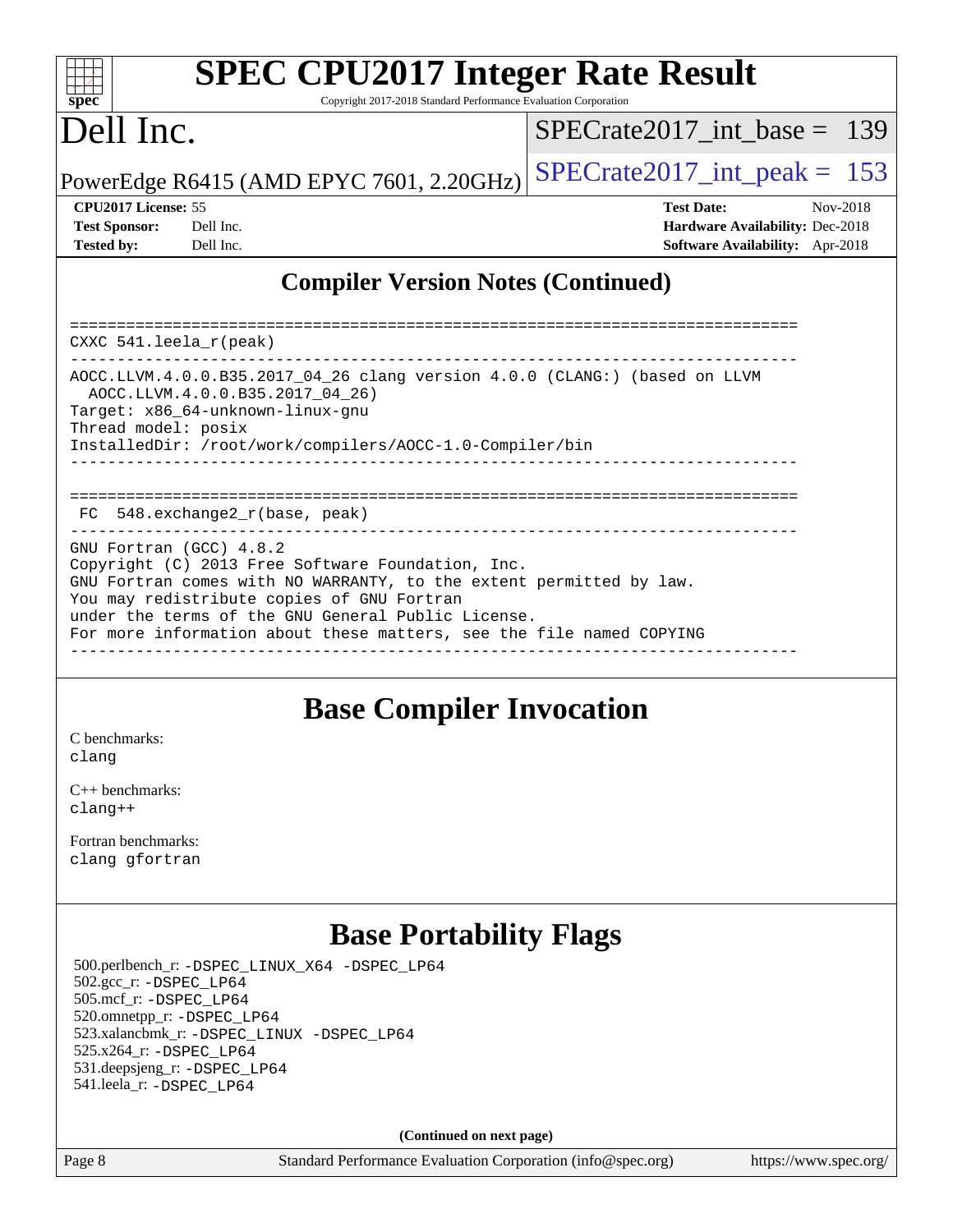#### $\pm\pm\tau$ **[spec](http://www.spec.org/)**

# **[SPEC CPU2017 Integer Rate Result](http://www.spec.org/auto/cpu2017/Docs/result-fields.html#SPECCPU2017IntegerRateResult)**

Copyright 2017-2018 Standard Performance Evaluation Corporation

## Dell Inc.

[SPECrate2017\\_int\\_base =](http://www.spec.org/auto/cpu2017/Docs/result-fields.html#SPECrate2017intbase) 139

PowerEdge R6415 (AMD EPYC 7601, 2.20GHz)  $\left|$  [SPECrate2017\\_int\\_peak =](http://www.spec.org/auto/cpu2017/Docs/result-fields.html#SPECrate2017intpeak) 153

**[CPU2017 License:](http://www.spec.org/auto/cpu2017/Docs/result-fields.html#CPU2017License)** 55 **[Test Date:](http://www.spec.org/auto/cpu2017/Docs/result-fields.html#TestDate)** Nov-2018 **[Test Sponsor:](http://www.spec.org/auto/cpu2017/Docs/result-fields.html#TestSponsor)** Dell Inc. **[Hardware Availability:](http://www.spec.org/auto/cpu2017/Docs/result-fields.html#HardwareAvailability)** Dec-2018 **[Tested by:](http://www.spec.org/auto/cpu2017/Docs/result-fields.html#Testedby)** Dell Inc. **[Software Availability:](http://www.spec.org/auto/cpu2017/Docs/result-fields.html#SoftwareAvailability)** Apr-2018

## **[Base Portability Flags \(Continued\)](http://www.spec.org/auto/cpu2017/Docs/result-fields.html#BasePortabilityFlags)**

 548.exchange2\_r: [-DSPEC\\_LP64](http://www.spec.org/cpu2017/results/res2018q4/cpu2017-20181210-10172.flags.html#suite_baseEXTRA_PORTABILITY548_exchange2_r_DSPEC_LP64) 557.xz\_r: [-DSPEC\\_LP64](http://www.spec.org/cpu2017/results/res2018q4/cpu2017-20181210-10172.flags.html#suite_baseEXTRA_PORTABILITY557_xz_r_DSPEC_LP64)

### **[Base Optimization Flags](http://www.spec.org/auto/cpu2017/Docs/result-fields.html#BaseOptimizationFlags)**

[C benchmarks](http://www.spec.org/auto/cpu2017/Docs/result-fields.html#Cbenchmarks):

[-flto](http://www.spec.org/cpu2017/results/res2018q4/cpu2017-20181210-10172.flags.html#user_CCbase_lto) [-Wl,-plugin-opt=-merge-constant](http://www.spec.org/cpu2017/results/res2018q4/cpu2017-20181210-10172.flags.html#user_CCbase_F-merge-constant_1d79771b5442061d9c8e05556c6b0c655e6c9e66f8c6936b0129d434b6acd2b1cf1b7cd2540d1570ff636111b08a6bc36e2e61fc34531f8ef7c1a34c57be1dbb) [-Wl,-plugin-opt=-lsr-in-nested-loop](http://www.spec.org/cpu2017/results/res2018q4/cpu2017-20181210-10172.flags.html#user_CCbase_lsr-in-nested-loop_1cff93fd95162f5e77640b5271e8bed680fb62b4a8d96fb8ab217ff3244646f1fbb342e31af83c263403bbf5249c7dc7732d5c86c3eab4cc8d32dcb7a6f33ca0) [-Wl,-plugin-opt=-disable-vect-cmp](http://www.spec.org/cpu2017/results/res2018q4/cpu2017-20181210-10172.flags.html#user_CCbase_disable-vect-cmp_1056b9a09b8ddc126e023b5f99ae33179ef568835465af9b7adeacf4b6480ff575c8aee439265bcfbcbf086f33f2fa5cca2bc4cf52b64c0cd2e10f6503cba02d) [-O3](http://www.spec.org/cpu2017/results/res2018q4/cpu2017-20181210-10172.flags.html#user_CCbase_F-O3) [-ffast-math](http://www.spec.org/cpu2017/results/res2018q4/cpu2017-20181210-10172.flags.html#user_CCbase_F-aocc-ffast-math_78dd175de6534c2005829757b9b0f2878e57b067cce6f7c443b2250ac68890960e2e1b320ca04b81ff7c62c6f87870ed05f06baf7875eea2990d38e3b73c71f1) [-march=znver1](http://www.spec.org/cpu2017/results/res2018q4/cpu2017-20181210-10172.flags.html#user_CCbase_F-march) [-fstruct-layout=2](http://www.spec.org/cpu2017/results/res2018q4/cpu2017-20181210-10172.flags.html#user_CCbase_F-fstruct-layout_a05ec02e17cdf7fe0c3950a6b005251b2b1e5e67af2b5298cf72714730c3d59ba290e75546b10aa22dac074c15ceaca36ae22c62cb51bcb2fbdc9dc4e7e222c4) [-mllvm -unroll-threshold=100](http://www.spec.org/cpu2017/results/res2018q4/cpu2017-20181210-10172.flags.html#user_CCbase_F-unroll-threshold_2755d0c78138845d361fa1543e3a063fffa198df9b3edf0cfb856bbc88a81e1769b12ac7a550c5d35197be55360db1a3f95a8d1304df999456cabf5120c45168) [-fremap-arrays](http://www.spec.org/cpu2017/results/res2018q4/cpu2017-20181210-10172.flags.html#user_CCbase_F-fremap-arrays) [-mno-avx2](http://www.spec.org/cpu2017/results/res2018q4/cpu2017-20181210-10172.flags.html#user_CCbase_F-mno-avx2) [-mllvm -inline-threshold=1000](http://www.spec.org/cpu2017/results/res2018q4/cpu2017-20181210-10172.flags.html#user_CCbase_inline-threshold_b7832241b0a6397e4ecdbaf0eb7defdc10f885c2a282fa3240fdc99844d543fda39cf8a4a9dccf68cf19b5438ac3b455264f478df15da0f4988afa40d8243bab) [-mllvm -disable-vect-cmp](http://www.spec.org/cpu2017/results/res2018q4/cpu2017-20181210-10172.flags.html#user_CCbase_disable-vect-cmp_d995c9eb800469498c6893dc847c54c903d59847b18cb2ac22011b9af7010c96d2d48d3c6b41246fe86945001509aa4dc528afb61cb238fd3b256a31781ea0cf) [-z muldefs](http://www.spec.org/cpu2017/results/res2018q4/cpu2017-20181210-10172.flags.html#user_CCbase_F-z-muldefs) [-ljemalloc](http://www.spec.org/cpu2017/results/res2018q4/cpu2017-20181210-10172.flags.html#user_CCbase_jemalloc-lib_d1249b907c500fa1c0672f44f562e3d0f79738ae9e3c4a9c376d49f265a04b9c99b167ecedbf6711b3085be911c67ff61f150a17b3472be731631ba4d0471706)

[C++ benchmarks:](http://www.spec.org/auto/cpu2017/Docs/result-fields.html#CXXbenchmarks)

```
-flto -Wl,-plugin-opt=-merge-constant
-Wl,-plugin-opt=-lsr-in-nested-loop -Wl,-plugin-opt=-disable-vect-cmp
-O3 -march=znver1 -mllvm -unroll-threshold=100 -finline-aggressive
-fremap-arrays -mllvm -inline-threshold=1000 -mllvm -disable-vect-cmp
-z muldefs -ljemalloc
```
[Fortran benchmarks](http://www.spec.org/auto/cpu2017/Docs/result-fields.html#Fortranbenchmarks):

```
-flto -Wl,-plugin-opt=-merge-constant
-Wl,-plugin-opt=-lsr-in-nested-loop -Wl,-plugin-opt=-disable-vect-cmp
-O3 -mavx -madx -funroll-loops -ffast-math -z muldefs -Ofast
-fdefault-integer-8 -fplugin=dragonegg.so
-fplugin-arg-dragonegg-llvm-option=-lsr-in-nested-loop
-fplugin-arg-dragonegg-llvm-option=-enable-iv-split
-fplugin-arg-dragonegg-llvm-option=-merge-constant
-fplugin-arg-dragonegg-llvm-option=-inline-threshold:1000
-fplugin-arg-dragonegg-llvm-option=-disable-vect-cmp -ljemalloc
-lgfortran -lamdlibm
```
### **[Peak Compiler Invocation](http://www.spec.org/auto/cpu2017/Docs/result-fields.html#PeakCompilerInvocation)**

[C benchmarks](http://www.spec.org/auto/cpu2017/Docs/result-fields.html#Cbenchmarks): [clang](http://www.spec.org/cpu2017/results/res2018q4/cpu2017-20181210-10172.flags.html#user_CCpeak_Fclang3_a68b77bfed473bd9cdd22529af008e8306c2e3948617c8991604c1a2000ee4a73ef90dd8bc793e105fe4165a625d26dacbda4708d828ad19048918c071b363ec)

[C++ benchmarks:](http://www.spec.org/auto/cpu2017/Docs/result-fields.html#CXXbenchmarks) [clang++](http://www.spec.org/cpu2017/results/res2018q4/cpu2017-20181210-10172.flags.html#user_CXXpeak_Fclang3_57a48582e5be507d19b2527b3e7d4f85d9b8669ffc9a8a0dbb9bcf949a918a58bbab411e0c4d14a3922022a3e425a90db94042683824c1806feff4324ca1000d)

[Fortran benchmarks](http://www.spec.org/auto/cpu2017/Docs/result-fields.html#Fortranbenchmarks): [clang](http://www.spec.org/cpu2017/results/res2018q4/cpu2017-20181210-10172.flags.html#user_FCpeak_Fclang3_a68b77bfed473bd9cdd22529af008e8306c2e3948617c8991604c1a2000ee4a73ef90dd8bc793e105fe4165a625d26dacbda4708d828ad19048918c071b363ec) [gfortran](http://www.spec.org/cpu2017/results/res2018q4/cpu2017-20181210-10172.flags.html#user_FCpeak_aocc-gfortran_128c91a56d61ddb07404721e65b8f9498c31a443dacbd3b7f212891090eca86e2d099b520f75b99e9e8ac4fdec01f4d15f0b65e47123ec4c42b0759045731a1f)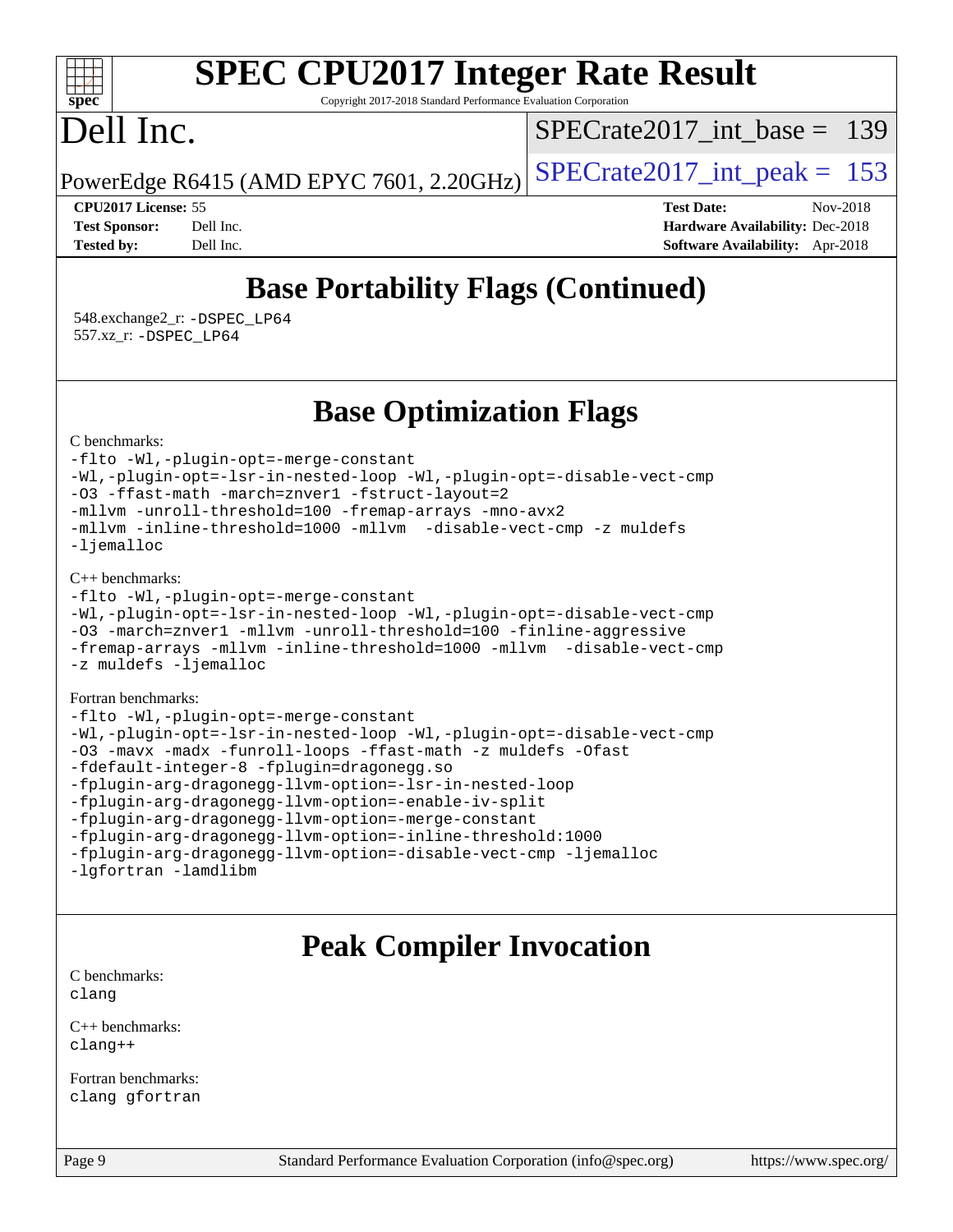#### $+\ +$ **[spec](http://www.spec.org/)**

# **[SPEC CPU2017 Integer Rate Result](http://www.spec.org/auto/cpu2017/Docs/result-fields.html#SPECCPU2017IntegerRateResult)**

Copyright 2017-2018 Standard Performance Evaluation Corporation

# Dell Inc.

[SPECrate2017\\_int\\_base =](http://www.spec.org/auto/cpu2017/Docs/result-fields.html#SPECrate2017intbase) 139

PowerEdge R6415 (AMD EPYC 7601, 2.20GHz)  $\left|$  [SPECrate2017\\_int\\_peak =](http://www.spec.org/auto/cpu2017/Docs/result-fields.html#SPECrate2017intpeak) 153

**[Tested by:](http://www.spec.org/auto/cpu2017/Docs/result-fields.html#Testedby)** Dell Inc. **[Software Availability:](http://www.spec.org/auto/cpu2017/Docs/result-fields.html#SoftwareAvailability)** Apr-2018

**[CPU2017 License:](http://www.spec.org/auto/cpu2017/Docs/result-fields.html#CPU2017License)** 55 **[Test Date:](http://www.spec.org/auto/cpu2017/Docs/result-fields.html#TestDate)** Nov-2018 **[Test Sponsor:](http://www.spec.org/auto/cpu2017/Docs/result-fields.html#TestSponsor)** Dell Inc. **[Hardware Availability:](http://www.spec.org/auto/cpu2017/Docs/result-fields.html#HardwareAvailability)** Dec-2018

### **[Peak Portability Flags](http://www.spec.org/auto/cpu2017/Docs/result-fields.html#PeakPortabilityFlags)**

 500.perlbench\_r: [-DSPEC\\_LINUX\\_X64](http://www.spec.org/cpu2017/results/res2018q4/cpu2017-20181210-10172.flags.html#b500.perlbench_r_peakPORTABILITY_DSPEC_LINUX_X64) [-DSPEC\\_LP64](http://www.spec.org/cpu2017/results/res2018q4/cpu2017-20181210-10172.flags.html#b500.perlbench_r_peakEXTRA_PORTABILITY_DSPEC_LP64) 502.gcc\_r: [-D\\_FILE\\_OFFSET\\_BITS=64](http://www.spec.org/cpu2017/results/res2018q4/cpu2017-20181210-10172.flags.html#user_peakEXTRA_PORTABILITY502_gcc_r_F-D_FILE_OFFSET_BITS_5ae949a99b284ddf4e95728d47cb0843d81b2eb0e18bdfe74bbf0f61d0b064f4bda2f10ea5eb90e1dcab0e84dbc592acfc5018bc955c18609f94ddb8d550002c) 505.mcf\_r: [-DSPEC\\_LP64](http://www.spec.org/cpu2017/results/res2018q4/cpu2017-20181210-10172.flags.html#suite_peakEXTRA_PORTABILITY505_mcf_r_DSPEC_LP64) 520.omnetpp\_r: [-DSPEC\\_LP64](http://www.spec.org/cpu2017/results/res2018q4/cpu2017-20181210-10172.flags.html#suite_peakEXTRA_PORTABILITY520_omnetpp_r_DSPEC_LP64) 523.xalancbmk\_r: [-DSPEC\\_LINUX](http://www.spec.org/cpu2017/results/res2018q4/cpu2017-20181210-10172.flags.html#b523.xalancbmk_r_peakPORTABILITY_DSPEC_LINUX) [-D\\_FILE\\_OFFSET\\_BITS=64](http://www.spec.org/cpu2017/results/res2018q4/cpu2017-20181210-10172.flags.html#user_peakEXTRA_PORTABILITY523_xalancbmk_r_F-D_FILE_OFFSET_BITS_5ae949a99b284ddf4e95728d47cb0843d81b2eb0e18bdfe74bbf0f61d0b064f4bda2f10ea5eb90e1dcab0e84dbc592acfc5018bc955c18609f94ddb8d550002c) 525.x264\_r: [-DSPEC\\_LP64](http://www.spec.org/cpu2017/results/res2018q4/cpu2017-20181210-10172.flags.html#suite_peakEXTRA_PORTABILITY525_x264_r_DSPEC_LP64) 531.deepsjeng\_r: [-DSPEC\\_LP64](http://www.spec.org/cpu2017/results/res2018q4/cpu2017-20181210-10172.flags.html#suite_peakEXTRA_PORTABILITY531_deepsjeng_r_DSPEC_LP64) 541.leela\_r: [-DSPEC\\_LP64](http://www.spec.org/cpu2017/results/res2018q4/cpu2017-20181210-10172.flags.html#suite_peakEXTRA_PORTABILITY541_leela_r_DSPEC_LP64) 548.exchange2\_r: [-DSPEC\\_LP64](http://www.spec.org/cpu2017/results/res2018q4/cpu2017-20181210-10172.flags.html#suite_peakEXTRA_PORTABILITY548_exchange2_r_DSPEC_LP64) 557.xz\_r: [-DSPEC\\_LP64](http://www.spec.org/cpu2017/results/res2018q4/cpu2017-20181210-10172.flags.html#suite_peakEXTRA_PORTABILITY557_xz_r_DSPEC_LP64)

## **[Peak Optimization Flags](http://www.spec.org/auto/cpu2017/Docs/result-fields.html#PeakOptimizationFlags)**

[C benchmarks](http://www.spec.org/auto/cpu2017/Docs/result-fields.html#Cbenchmarks):

```
 500.perlbench_r: -flto -Wl,-plugin-opt=-merge-constant
-Wl,-plugin-opt=-lsr-in-nested-loop
-fprofile-instr-generate(pass 1)
-fprofile-instr-use(pass 2) -Ofast -march=znver1
-fstruct-layout=3 -mllvm -vectorize-memory-aggressively
-mno-avx2 -mllvm -unroll-threshold=100 -fremap-arrays
-mllvm -inline-threshold=1000 -ljemalloc
```
 502.gcc\_r: [-m32](http://www.spec.org/cpu2017/results/res2018q4/cpu2017-20181210-10172.flags.html#user_peakCCLD502_gcc_r_F-m32) [-flto](http://www.spec.org/cpu2017/results/res2018q4/cpu2017-20181210-10172.flags.html#user_peakCOPTIMIZEEXTRA_LDFLAGS502_gcc_r_lto) [-Wl,-plugin-opt=-merge-constant](http://www.spec.org/cpu2017/results/res2018q4/cpu2017-20181210-10172.flags.html#user_peakEXTRA_LDFLAGS502_gcc_r_F-merge-constant_1d79771b5442061d9c8e05556c6b0c655e6c9e66f8c6936b0129d434b6acd2b1cf1b7cd2540d1570ff636111b08a6bc36e2e61fc34531f8ef7c1a34c57be1dbb) [-Wl,-plugin-opt=-lsr-in-nested-loop](http://www.spec.org/cpu2017/results/res2018q4/cpu2017-20181210-10172.flags.html#user_peakEXTRA_LDFLAGS502_gcc_r_lsr-in-nested-loop_1cff93fd95162f5e77640b5271e8bed680fb62b4a8d96fb8ab217ff3244646f1fbb342e31af83c263403bbf5249c7dc7732d5c86c3eab4cc8d32dcb7a6f33ca0) [-Ofast](http://www.spec.org/cpu2017/results/res2018q4/cpu2017-20181210-10172.flags.html#user_peakCOPTIMIZE502_gcc_r_F-aocc-Ofast) [-march=znver1](http://www.spec.org/cpu2017/results/res2018q4/cpu2017-20181210-10172.flags.html#user_peakCOPTIMIZE502_gcc_r_F-march) [-fstruct-layout=3](http://www.spec.org/cpu2017/results/res2018q4/cpu2017-20181210-10172.flags.html#user_peakCOPTIMIZE502_gcc_r_F-fstruct-layout) [-mllvm -vectorize-memory-aggressively](http://www.spec.org/cpu2017/results/res2018q4/cpu2017-20181210-10172.flags.html#user_peakCOPTIMIZE502_gcc_r_vectorize-memory-aggressively_24b72a4417f50ade9e698c5b3bed87ab456cc6fc8ec6439480cb84f36ad6a3975af6e87206dea402e3871a1464ff3d60bc798e0250f330177ba629a260df1857) [-mno-avx2](http://www.spec.org/cpu2017/results/res2018q4/cpu2017-20181210-10172.flags.html#user_peakCOPTIMIZE502_gcc_r_F-mno-avx2) [-mllvm -unroll-threshold=100](http://www.spec.org/cpu2017/results/res2018q4/cpu2017-20181210-10172.flags.html#user_peakCOPTIMIZE502_gcc_r_F-unroll-threshold_2755d0c78138845d361fa1543e3a063fffa198df9b3edf0cfb856bbc88a81e1769b12ac7a550c5d35197be55360db1a3f95a8d1304df999456cabf5120c45168) [-fremap-arrays](http://www.spec.org/cpu2017/results/res2018q4/cpu2017-20181210-10172.flags.html#user_peakCOPTIMIZE502_gcc_r_F-fremap-arrays) [-mllvm -inline-threshold=1000](http://www.spec.org/cpu2017/results/res2018q4/cpu2017-20181210-10172.flags.html#user_peakCOPTIMIZE502_gcc_r_inline-threshold_b7832241b0a6397e4ecdbaf0eb7defdc10f885c2a282fa3240fdc99844d543fda39cf8a4a9dccf68cf19b5438ac3b455264f478df15da0f4988afa40d8243bab) [-fgnu89-inline](http://www.spec.org/cpu2017/results/res2018q4/cpu2017-20181210-10172.flags.html#user_peakEXTRA_COPTIMIZE502_gcc_r_F-fgnu89-inline) [-ljemalloc](http://www.spec.org/cpu2017/results/res2018q4/cpu2017-20181210-10172.flags.html#user_peakEXTRA_LIBS502_gcc_r_jemalloc-lib_d1249b907c500fa1c0672f44f562e3d0f79738ae9e3c4a9c376d49f265a04b9c99b167ecedbf6711b3085be911c67ff61f150a17b3472be731631ba4d0471706)

 505.mcf\_r: [-flto](http://www.spec.org/cpu2017/results/res2018q4/cpu2017-20181210-10172.flags.html#user_peakCOPTIMIZEEXTRA_LDFLAGS505_mcf_r_lto) [-Wl,-plugin-opt=-merge-constant](http://www.spec.org/cpu2017/results/res2018q4/cpu2017-20181210-10172.flags.html#user_peakEXTRA_LDFLAGS505_mcf_r_F-merge-constant_1d79771b5442061d9c8e05556c6b0c655e6c9e66f8c6936b0129d434b6acd2b1cf1b7cd2540d1570ff636111b08a6bc36e2e61fc34531f8ef7c1a34c57be1dbb) [-Wl,-plugin-opt=-lsr-in-nested-loop](http://www.spec.org/cpu2017/results/res2018q4/cpu2017-20181210-10172.flags.html#user_peakEXTRA_LDFLAGS505_mcf_r_lsr-in-nested-loop_1cff93fd95162f5e77640b5271e8bed680fb62b4a8d96fb8ab217ff3244646f1fbb342e31af83c263403bbf5249c7dc7732d5c86c3eab4cc8d32dcb7a6f33ca0) [-Ofast](http://www.spec.org/cpu2017/results/res2018q4/cpu2017-20181210-10172.flags.html#user_peakCOPTIMIZE505_mcf_r_F-aocc-Ofast) [-march=znver1](http://www.spec.org/cpu2017/results/res2018q4/cpu2017-20181210-10172.flags.html#user_peakCOPTIMIZE505_mcf_r_F-march) [-fstruct-layout=3](http://www.spec.org/cpu2017/results/res2018q4/cpu2017-20181210-10172.flags.html#user_peakCOPTIMIZE505_mcf_r_F-fstruct-layout) [-mllvm -vectorize-memory-aggressively](http://www.spec.org/cpu2017/results/res2018q4/cpu2017-20181210-10172.flags.html#user_peakCOPTIMIZE505_mcf_r_vectorize-memory-aggressively_24b72a4417f50ade9e698c5b3bed87ab456cc6fc8ec6439480cb84f36ad6a3975af6e87206dea402e3871a1464ff3d60bc798e0250f330177ba629a260df1857) [-mno-avx2](http://www.spec.org/cpu2017/results/res2018q4/cpu2017-20181210-10172.flags.html#user_peakCOPTIMIZE505_mcf_r_F-mno-avx2) [-mllvm -unroll-threshold=100](http://www.spec.org/cpu2017/results/res2018q4/cpu2017-20181210-10172.flags.html#user_peakCOPTIMIZE505_mcf_r_F-unroll-threshold_2755d0c78138845d361fa1543e3a063fffa198df9b3edf0cfb856bbc88a81e1769b12ac7a550c5d35197be55360db1a3f95a8d1304df999456cabf5120c45168) [-fremap-arrays](http://www.spec.org/cpu2017/results/res2018q4/cpu2017-20181210-10172.flags.html#user_peakCOPTIMIZE505_mcf_r_F-fremap-arrays) [-mllvm -inline-threshold=1000](http://www.spec.org/cpu2017/results/res2018q4/cpu2017-20181210-10172.flags.html#user_peakCOPTIMIZE505_mcf_r_inline-threshold_b7832241b0a6397e4ecdbaf0eb7defdc10f885c2a282fa3240fdc99844d543fda39cf8a4a9dccf68cf19b5438ac3b455264f478df15da0f4988afa40d8243bab) [-ljemalloc](http://www.spec.org/cpu2017/results/res2018q4/cpu2017-20181210-10172.flags.html#user_peakEXTRA_LIBS505_mcf_r_jemalloc-lib_d1249b907c500fa1c0672f44f562e3d0f79738ae9e3c4a9c376d49f265a04b9c99b167ecedbf6711b3085be911c67ff61f150a17b3472be731631ba4d0471706)

525.x264\_r: Same as 500.perlbench\_r

557.xz\_r: Same as 505.mcf\_r

[C++ benchmarks:](http://www.spec.org/auto/cpu2017/Docs/result-fields.html#CXXbenchmarks)

 520.omnetpp\_r: [-flto](http://www.spec.org/cpu2017/results/res2018q4/cpu2017-20181210-10172.flags.html#user_peakCXXOPTIMIZEEXTRA_LDFLAGS520_omnetpp_r_lto) [-Wl,-plugin-opt=-merge-constant](http://www.spec.org/cpu2017/results/res2018q4/cpu2017-20181210-10172.flags.html#user_peakEXTRA_LDFLAGS520_omnetpp_r_F-merge-constant_1d79771b5442061d9c8e05556c6b0c655e6c9e66f8c6936b0129d434b6acd2b1cf1b7cd2540d1570ff636111b08a6bc36e2e61fc34531f8ef7c1a34c57be1dbb) [-Wl,-plugin-opt=-lsr-in-nested-loop](http://www.spec.org/cpu2017/results/res2018q4/cpu2017-20181210-10172.flags.html#user_peakEXTRA_LDFLAGS520_omnetpp_r_lsr-in-nested-loop_1cff93fd95162f5e77640b5271e8bed680fb62b4a8d96fb8ab217ff3244646f1fbb342e31af83c263403bbf5249c7dc7732d5c86c3eab4cc8d32dcb7a6f33ca0) [-Ofast](http://www.spec.org/cpu2017/results/res2018q4/cpu2017-20181210-10172.flags.html#user_peakCXXOPTIMIZE520_omnetpp_r_F-aocc-Ofast) [-march=znver1](http://www.spec.org/cpu2017/results/res2018q4/cpu2017-20181210-10172.flags.html#user_peakCXXOPTIMIZE520_omnetpp_r_F-march) [-finline-aggressive](http://www.spec.org/cpu2017/results/res2018q4/cpu2017-20181210-10172.flags.html#user_peakCXXOPTIMIZE520_omnetpp_r_F-finline-aggressive) [-mllvm -unroll-threshold=100](http://www.spec.org/cpu2017/results/res2018q4/cpu2017-20181210-10172.flags.html#user_peakCXXOPTIMIZE520_omnetpp_r_F-unroll-threshold_2755d0c78138845d361fa1543e3a063fffa198df9b3edf0cfb856bbc88a81e1769b12ac7a550c5d35197be55360db1a3f95a8d1304df999456cabf5120c45168)

**(Continued on next page)**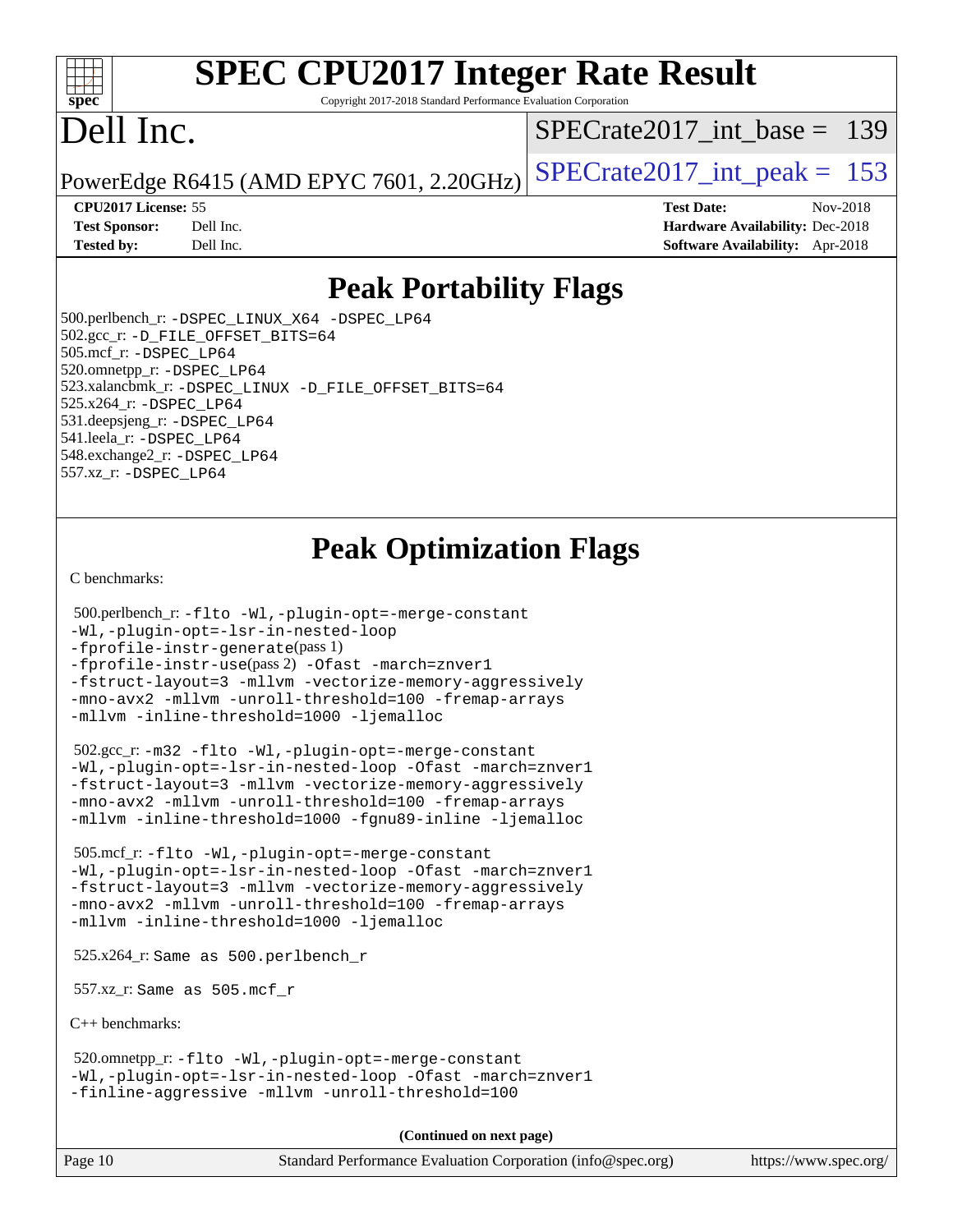| <b>SPEC CPU2017 Integer Rate Result</b><br>spec<br>Copyright 2017-2018 Standard Performance Evaluation Corporation                                                                                                                                                                                                                                                                                                                                                                                                                                                                                                                                                                     |                                    |
|----------------------------------------------------------------------------------------------------------------------------------------------------------------------------------------------------------------------------------------------------------------------------------------------------------------------------------------------------------------------------------------------------------------------------------------------------------------------------------------------------------------------------------------------------------------------------------------------------------------------------------------------------------------------------------------|------------------------------------|
| Dell Inc.                                                                                                                                                                                                                                                                                                                                                                                                                                                                                                                                                                                                                                                                              | $SPECrate2017\_int\_base =$<br>139 |
| PowerEdge R6415 (AMD EPYC 7601, 2.20GHz)                                                                                                                                                                                                                                                                                                                                                                                                                                                                                                                                                                                                                                               | $SPECrate2017\_int\_peak = 153$    |
| CPU2017 License: 55                                                                                                                                                                                                                                                                                                                                                                                                                                                                                                                                                                                                                                                                    | <b>Test Date:</b><br>Nov-2018      |
| <b>Test Sponsor:</b><br>Dell Inc.                                                                                                                                                                                                                                                                                                                                                                                                                                                                                                                                                                                                                                                      | Hardware Availability: Dec-2018    |
| <b>Tested by:</b><br>Dell Inc.                                                                                                                                                                                                                                                                                                                                                                                                                                                                                                                                                                                                                                                         | Software Availability: Apr-2018    |
| <b>Peak Optimization Flags (Continued)</b><br>520.omnetpp_r (continued):<br>-fremap-arrays -mllvm -inline-threshold=1000 -ljemalloc<br>523.xalancbmk_r: -m32 -flto -Wl,-plugin-opt=-merge-constant<br>-Wl,-plugin-opt=-lsr-in-nested-loop -Ofast -march=znver1<br>-finline-aggressive -mllvm -unroll-threshold=100<br>-fremap-arrays -mllvm -inline-threshold=1000 -ljemalloc<br>531.deepsjeng_r: Same as 520.omnetpp_r<br>541.leela_r: -flto -Wl,-plugin-opt=-merge-constant<br>-Wl,-plugin-opt=-lsr-in-nested-loop<br>$-fprofile-instr-generate(pass 1)$<br>-fprofile-instr-use(pass 2) -Ofast -march=znver1<br>-mllvm -unroll-count=8 -mllvm -unroll-threshold=100<br>$-lj$ emalloc |                                    |
| Fortran benchmarks:<br>-flto -Wl,-plugin-opt=-merge-constant<br>-Wl,-plugin-opt=-lsr-in-nested-loop -03 -mavx2 -madx -funroll-loops<br>-ffast-math -Ofast -fdefault-integer-8 -fplugin=dragonegg.so<br>-fplugin-arg-dragonegg-llvm-option=-lsr-in-nested-loop<br>-fplugin-arg-dragonegg-llvm-option=-enable-iv-split<br>-fplugin-arg-dragonegg-llvm-option=-merge-constant<br>-fplugin-arg-dragonegg-llvm-option=-inline-threshold:1000                                                                                                                                                                                                                                                |                                    |

### **[Peak Other Flags](http://www.spec.org/auto/cpu2017/Docs/result-fields.html#PeakOtherFlags)**

[C benchmarks](http://www.spec.org/auto/cpu2017/Docs/result-fields.html#Cbenchmarks):

[-lgfortran](http://www.spec.org/cpu2017/results/res2018q4/cpu2017-20181210-10172.flags.html#user_FCpeak_F-lgfortran) [-lamdlibm](http://www.spec.org/cpu2017/results/res2018q4/cpu2017-20181210-10172.flags.html#user_FCpeak_F-lamdlibm)

502.gcc\_r: [-L/root/work/lib/jemalloc/lib32](http://www.spec.org/cpu2017/results/res2018q4/cpu2017-20181210-10172.flags.html#user_peakEXTRA_LIBS502_gcc_r_Link_path_ed592dae44e5c1ab08e0623a53d3c5a4c6e35be404d5d0c77aec9324965777ec819518e6bc9b505d0969c714b6f83ef377306a01beedec47148c3dcded825687)

[C++ benchmarks:](http://www.spec.org/auto/cpu2017/Docs/result-fields.html#CXXbenchmarks)

523.xalancbmk\_r: [-L/root/work/lib/jemalloc/lib32](http://www.spec.org/cpu2017/results/res2018q4/cpu2017-20181210-10172.flags.html#user_peakEXTRA_LIBS523_xalancbmk_r_Link_path_ed592dae44e5c1ab08e0623a53d3c5a4c6e35be404d5d0c77aec9324965777ec819518e6bc9b505d0969c714b6f83ef377306a01beedec47148c3dcded825687)

The flags files that were used to format this result can be browsed at <http://www.spec.org/cpu2017/flags/aocc100-flags-revC-I.2018-11-13.html> <http://www.spec.org/cpu2017/flags/gcc.2018-02-16.html>

[-fplugin-arg-dragonegg-llvm-option=-disable-vect-cmp](http://www.spec.org/cpu2017/results/res2018q4/cpu2017-20181210-10172.flags.html#user_FCpeak_disable-vect-cmp_d119dd6f96524d64dc477d5e6a72268aebe046b42f767098038bf7530fc0cc546dd329b2376104fde185baca14f7365ef86ccd3ff602b57a7839de005478f594) [-ljemalloc](http://www.spec.org/cpu2017/results/res2018q4/cpu2017-20181210-10172.flags.html#user_FCpeak_jemalloc-lib_d1249b907c500fa1c0672f44f562e3d0f79738ae9e3c4a9c376d49f265a04b9c99b167ecedbf6711b3085be911c67ff61f150a17b3472be731631ba4d0471706)